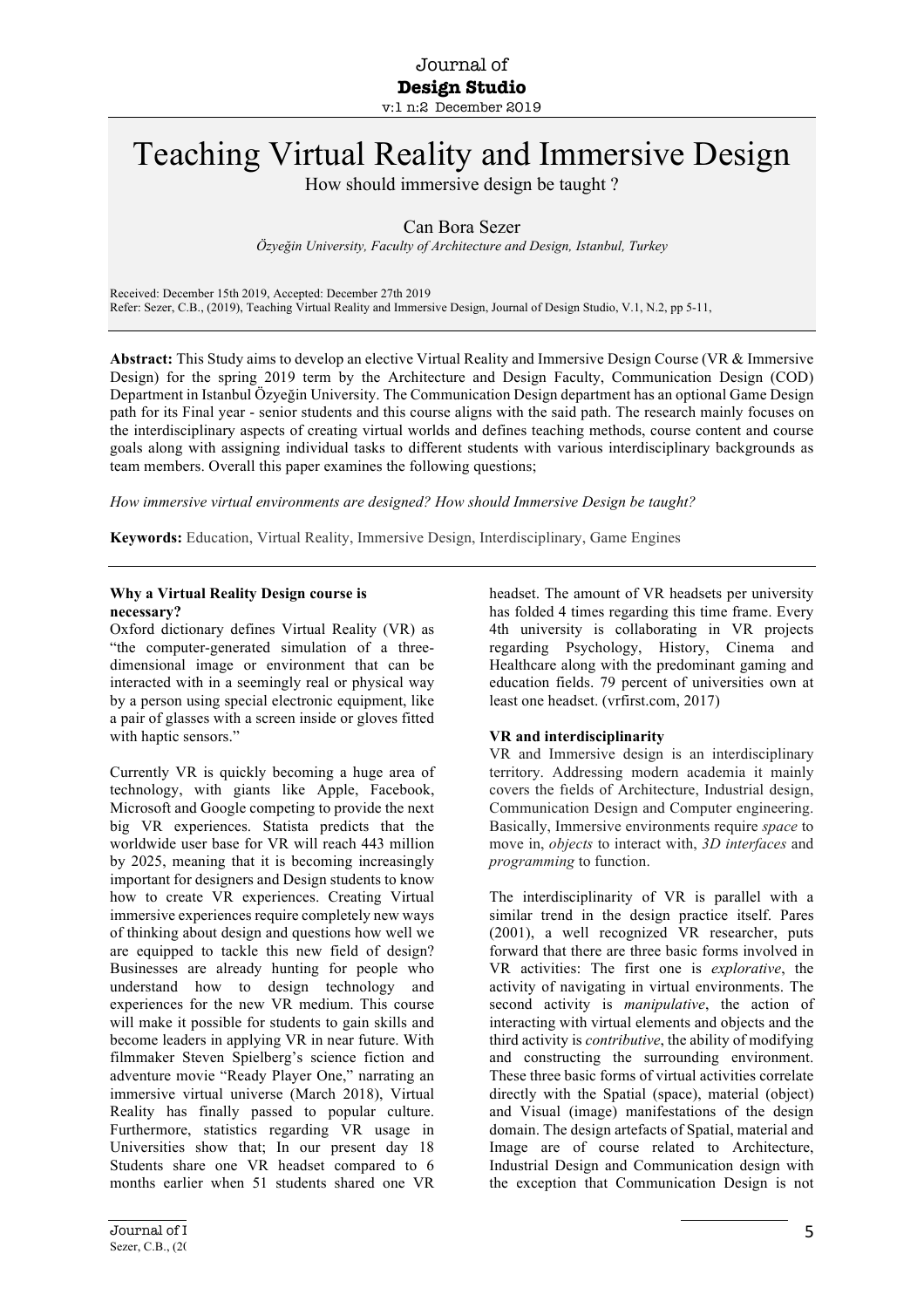# Journal of **Design Studio** v:1 n:2 December 2019

only responsible for the "Image" as in Graphic Design but also represents building "interactions". All these departments exist under the Architecture and Design Faculty and offer a value to the course creating an absolute productive platform



*Figure 1. Virtual Reality Design Course and its relation with design departments*.

Besides the Architecture and Design faculty, VR has a relation to the Computer Science under the Engineering Faculty as well since the creation of Virtual Environments include advanced programming.

# **Related literature on Teaching VR design emphasising Interdisciplinarity**

Following extended research for papers concerning teaching virtual reality, a trajectory of the topic of developing VR courses surfaced. Literature shows that one of the first papers related to the interest of teaching VR belongs to Bell (1996) who was the first to study the creation of a VR course. His course focused on teaching VR concepts more than implementing VR applications due to the lack of expensive VR hardware at the time. After this came Burdea (2003) who refers to limitations like; scarce literature surrounding the topic, the lack of specialised VR Labs and inexperienced lecturers. He remarks the upcoming market for the utilisation of VR technologies and points out to the demand for such a course in relation to the expanding job opportunities regarding VR specialists. Claiming VR education has been deficient at the university level Burdea also stated that it cannot be taught adequately without specialised laboratories. The international survey Burdea did in 2003 showed that only 148 of universities offered a virtual reality course and 273 universities later in 2008. Today with the advancements in technology many more VR courses have been established mostly taking the form of lectures and practical approaches. A high percentage of the existing courses are provided to computer science students with the intention of consorting computer vision. However, it is solemnly understood that in recent years this teaching methodology is changing towards a more

interdisciplinary trend for its better project outcomes.

There are several factors involved in VR besides computer science; Physiological responses, usability, UX design, and interaction design are some of them. In this light, technicality, human characteristics and design should be treated with equal importance in VR education. All of the following researchers indicate the importance of interdisciplinary teamwork;

Miyata et al (2010) have put in place an educational framework to develop VR applications in which graduates work in interdisciplinary groups to create VR environments. Besides improving collaborative skills, students are motivated to learn more given the competition among groups. The application ideas to be worked on are asked to be thought by the students themselves. This way each project has a different focus point. This method seems to have excellent results in student learning and creativity. Häfner et al. (2013) also presented the formation of their VR course stating the importance of different skills working together and emphasising interdisciplinary teamwork within VR projects. Häfner et al. expressed that student group formation and task specification design are key factors for a successful VR course project, and that students should have the freedom to be creative.

Zimmerman and Eber (2001) one of the first among suggesting interdisciplinarity among VR courses, describe the course as giving lectures on both programming and artistic topics, group laboratory sessions, research arrangements and demo presentations. Over the course, each group becomes responsible of creating a collaborative virtual environments using special software and Headsets. Herbelin and Cíger (2008) also argued that most of the courses labelled as virtual reality systems are almost exclusively on visual computer graphics and design and so besides the technical development, their student workshops about VR almost always focuses on immersion design rather than computer programming only. Stansfield (2005) offered her VR course as an elective 400-level capstone course. She argued since Virtual Reality is such an extensive field of study, the planned course should provide a multidisciplinary environment ideal for the incorporation of capstone students, allowing them to joint learned experiences during their undergraduate years.

In summary, the literature relating to teaching virtual reality courses demonstrate the importance of the multidisciplinary nature of VR. The field involves a broad array of technical, human and design aspects. Among the VR courses reported, most include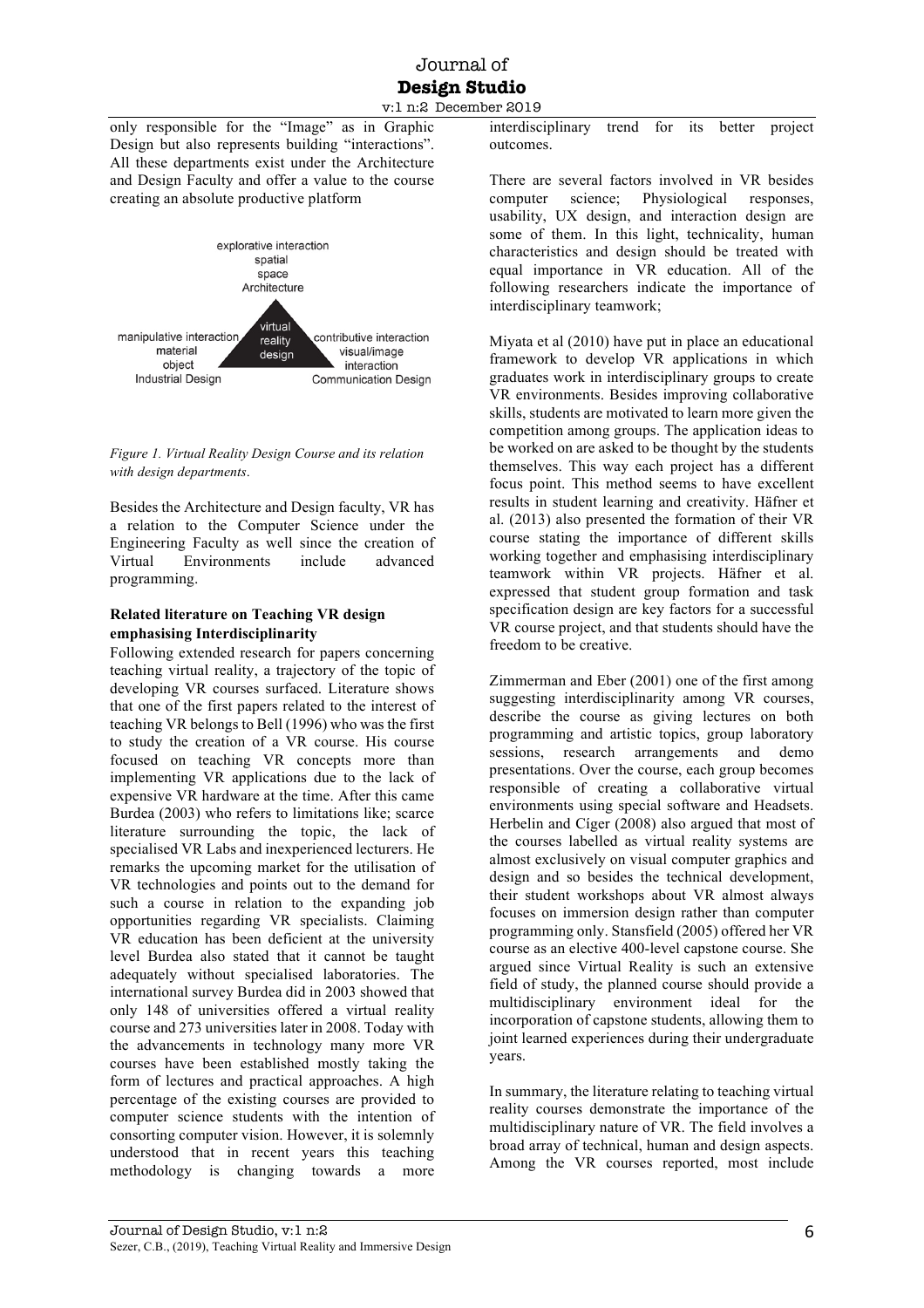# Journal of **Design Studio** v:1 n:2 December 2019

teamwork in which VR applications are developed by students with different backgrounds.

#### **Lab Space and Equipment, Software and Tools**

The current OZU VR Lab (B41) established by the Architecture and Design Faculty established in May 2018, consists of a 50m2 space with 4 MSI Aegis 3 VR compatible computers and a HTC Vive headset. The base stations have been installed correctly as a 15 m2 room scale setting and the headset has been tested and is operating well.

Beside using 3D modelling programs and programming skills Virtual Environments require knowledge for Game Engines. In that respect the newly developing field of Immersive design is dependent on game development platforms because it relies on the tools and software provided by the game Industry. Game developer companies in the video game industry use private, self build game engines. These are software environments designed for video game developers used to create games for various platforms like computers and smartphones. The game industry and the tools they provide are often underestimated by academia's intellectual but it shouldn't be forgotten that in 2017 the game industry has surpassed the cinema industry in size and revenues. Besides that International technology companies use commercially available game engines in most of their projects. Microsoft, for instance, uses the Unity game engine for its augmented reality Hololens projects and National Aeronautics and Space Administration (NASA) relies on Unreal Game Engine for its immersive space simulations applications to study human performance in space.

Only a few commercially available game engines exist for building immersive environments, Here are the most well known commercially available game engines;

> 1. Unreal Engine founded in 1999 in North Carolina by developers from all over the world.

> 2. Unity game engine, founded in Denmark in 2004 which moved to San Francisco in 2009.

> 3. CryEngine by Crytek, established in September 1999 Germany, (founded by Turkish Yerli brothers)

#### **About the game engines OZU VR Lab and other Turkish Universities prefer**



*Figure 2. OzU VR Lab*

Currently in Turkey (May, 2018) there are 4 academic VR labs in total. All of these labs except OZU VR Lab have been established with the help of VR First. VR First is a subdivision that belongs to the Turkish/German Crytek gaming company promoting facilities for Academic VR Environments. The company provides VR equipment, CryEngine and its knowledge of how its used. Unfortunately, VR first did not respond to Özyeğin Universities application for collaboration.

In 2016, Bahçeşehir University established the first Academic VR lab in Turkey, ODTU and Hacettepe both followed in the year 2017. After research and careful examination, the OZU VR Lab has chosen to further its studies with the Unity Game Engine and stands as a 4th independent academic VR Lab among universities in Turkey.

#### **Projects by the OZU VR Lab (vr.ozyegin.edu.tr)** 1. OZU-X Innovation Center in VR

In Collaboration with the Basel University we have used the matterport camera brought from Switzerland to 3D scan a Commerce han in Karaköy and The OZU-X innovation center. These Environments can be explored in VR Glasses that hold mobile phones.

2. The Virtual Buddha Temple project: An immersive environment developed using the unity game engine. A photogrammetry project build by scanning a real temple environment in which contributors can explore and interact with objects.

3. The "Applying Activity Theory to Analyse a Virtual Reality Setting" paper:

A case study focused on applying Activity Theory to analyse an immersive environment designed to examine the mechanisms of user interaction design in virtual reality.

4. The New Faculty of Architecture and Design in VR: OZU VR Lab has successfully managed to render the new Architecture and Design faculty building being built. This way the new FAD building can be explored in Virtual Reality and visitors can have an idea how it will feel and look like.

# **VR as a teaching tool and its benefits**

Up until here this paper mainly focused on how to teach Virtual Reality. However, to underline the importance of the technology's supportive qualities in education, the following section is set to describe the benefits of VR as a teaching tool. VR provides a notion of presence, thanks to this, the learning experience can be extended to a level of "learning a subject by living it" Considering the realistic practise VR presents, individuals actually conclude to existing in a special space. This notion employs the mind in a remarkable way. ( Babich, 2018)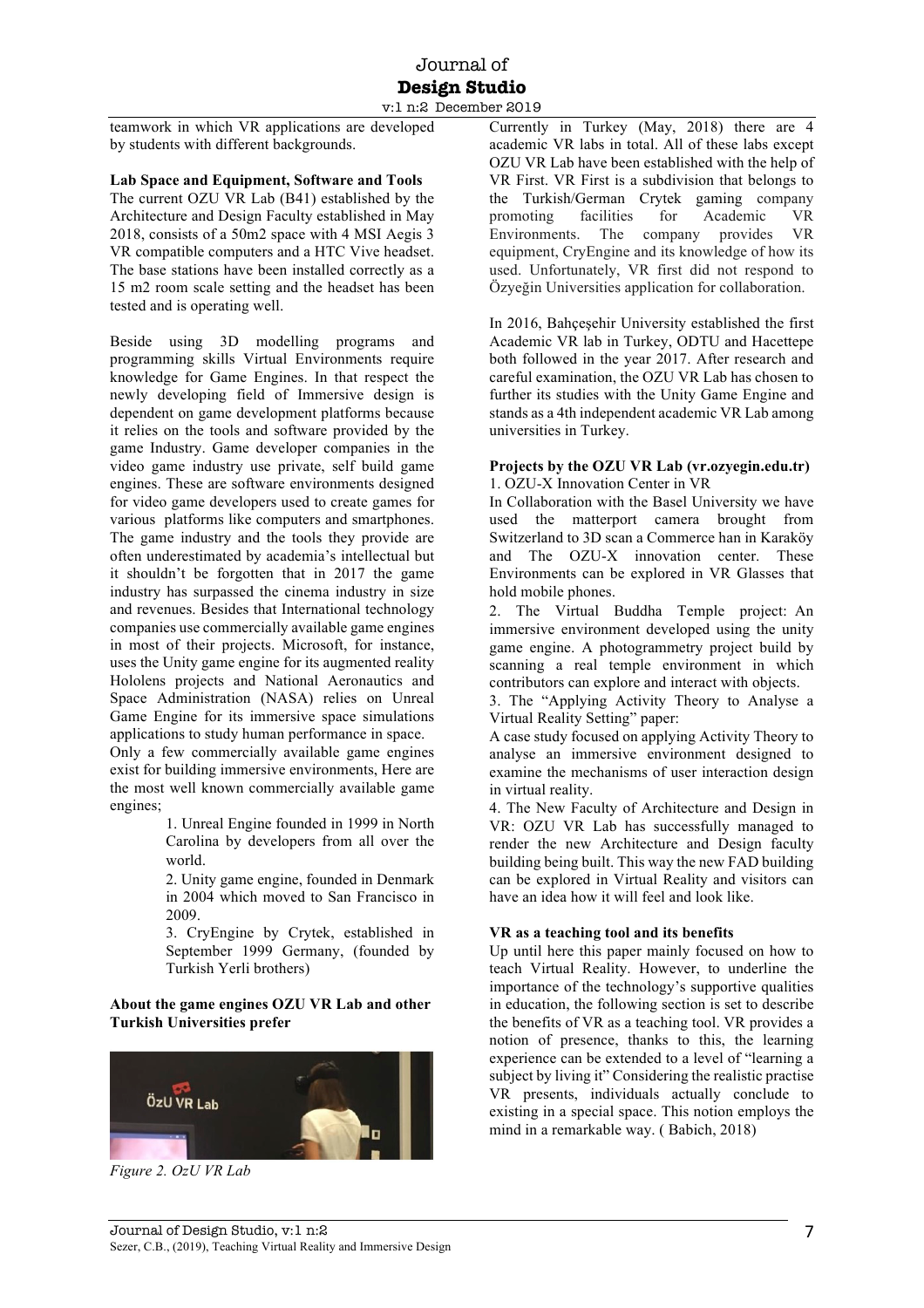#### **VR in Architectural education**

Traditionally, the education of Architectural design is focused on sharing and discussing ideas between instructors and students. These ideas are communicated via plans, drawings and physical models. During educational discussions, it is difficult for contributors to modify the suggested models and to observe their interior spaces in realtime. As a solution to overcome these difficulties, VR proposes environments where multiple students can contribute to the manipulation of 3D models and explore design discussions within their internal spaces.



*Figure 3. Architecture student constructing interior space with Sketchup in Virtual Reality.* 

By contributing to procedural modeling and the formations of rapid prototypes VR allows students and instructors to emphasize and improve theirs work much faster than traditional methods. For instance, the Fuzor app and certain plug-ins can instantly transform Sketchup and Revit models into immersive virtual reality experiences where adjustments can be applied smoothly.

#### **VR in Industrial Design education**

Along with Architecture, VR is also being used in Industrial design. Advanced VR applications support the design of 3D industrial objects in realtime spaces, improving the creativity of industrial design students and enabling them to understand, in a faster pace, how design procedures take place.



*Figure 4. Industrial Design Students building a prototype with Gravity Sketch in Virtual Reality.* 

Overcoming prototype visualisation limitations through VR devices helps industrial design students make better design decisions.

#### **VR in Communication Design education**

VR is giving birth to an exclusively novel Arena of collaborative work, marketing, consumerism and especially education. User Experience (XD) scenarios require evolutionary approaches to accommodate these novel capabilities.





Communication designers are responsible for building believable virtual environments taking account user friendly interactivity and important aspects like ease and comfort.

**The Virtual reality and Immersive Design Course**  In Mid 2018 with the support of our Communication Design department head Dr Simge Esin Orhun and Faculty of Architecture and Design Dean Prof Dr Orhan Hacıhasanoğlu, the OzU VR Lab was successfully settled. Accordingly, I was asked to form a course for the faculty covering the Virtual Reality topic in the Design context.

The VR and Immersive Design course to be thought in the Özyeğin University is planned to be structured as an elective for third year students. The course will contain multiple parts of VR practise and theory, involving hands-on experience to utilise a specific virtual reality environment.

With these means, an introductory, elective course in "VR and Immersive design" is proposed with the following priorities as learning outcomes;

> • Apprehension of the VR discipline, in conjunction with its software and hardware. ● Grasp of the principles and design factors involving the creation of VR applications.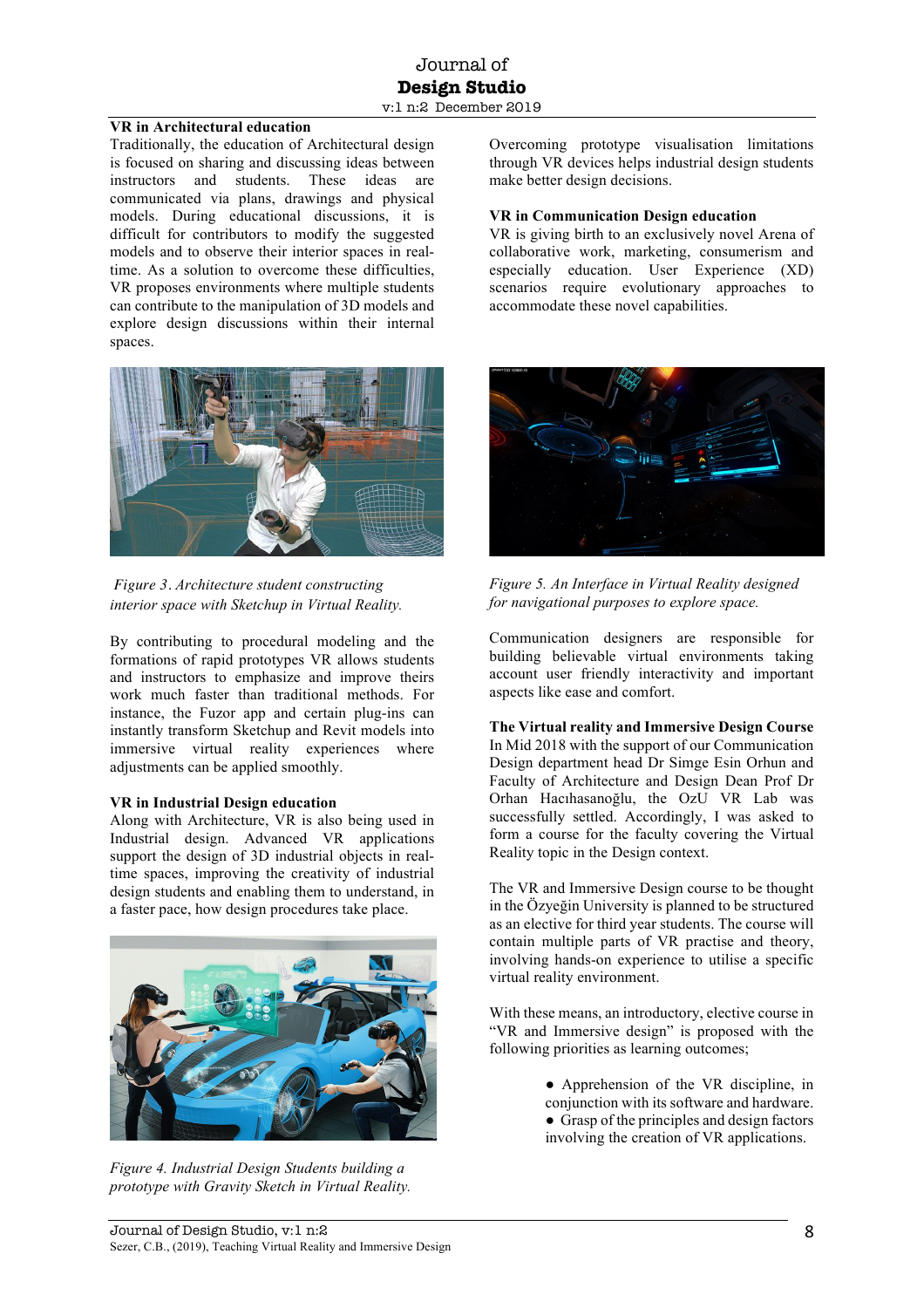• Gain ground on practical experience by establishing Virtual Reality applications utilising VR environments.

● Utilisation of previous curriculum experiences for attaining the goals previously mentioned.

### **Sources, course material and recommended readings**

Me and my colleague Elias Sarantopoulos have been researching Virtual Reality for almost 2 years. Besides the tools and software used, an essential part of teaching Virtual Reality is written books. After wide research on such sources we came along some good material. Many books have been published with respect to VR concentrating on technical and practical aspects. However, since VR technology is developing rapidly it is important to follow the most recent and comprehensive literature possible. Respectively, some academics have extensively researched the subject and have created broad and outstanding novel work. A great example is "Virtual Reality (2017)" authored by Steven M. LaValle, an American computer scientist, and professor in the department of computer science at the University of Illinois. LaValle's main field of expertise is

Robotics, even so, he started working as the head scientist for Oculus in 2012, the start-up which eventually got acquired by Facebook for \$2 billion in 2014. Soon after this, LaValle returns to the University of Illinois carrying his new expertise with the educational mission of teaching the fundamentals of VR to a new generation of students. The book focuses on the recent specifics of VR technology with an aim to improve its readers understanding about how VR systems function, their limitations and which direction it is heading. This work can be used efficiently for an elective course by spending around one week per chapter to augment computer graphics, interfaces, and game development for Virtual Reality. In this light, it is planned to cover LaValle's Virtual Reality book during the VR and Immersive Design course.

# **Weekly Course Schedule**

Reviewing the vast literature on teaching Virtual Reality, Hafner's (2013) and Miyata's (2015) methods look most promising. The following schedule is based on an overlapping composition of their work. The course is projected to consist of three parts and merges various curricular methods;

The first three weeks is premised on introducing VR through lectures and demonstrations. Brief presentations on issues like the history and definition of VR followed by Hardware and Software used for the medium, arranged for students to follow the rest of the course easily.

The next part (3rd and 4th week) is designed as lab sessions focusing on task-specific software like free 3D modelling software such as Blender and Google Sketchup, VR Game engines like Unity and Unreal Engine. Task assignments are applied to students who come from different disciplines.

The next nine weeks contain projects for groups via self selected tasks. Teamwork is an essential part of the course. The first two weeks are centered on group formations and assigning tasks to group members. Taking student interests in consideration, the supervisor carefully forms task specifications to meet the goals of the course. Additionally, every group has optional tasks. Subtask distributions are decided by the group members themselves internally. Once the assignment distributions are finalised the teams start to operate on their presentation goals. Inspired by both Hafner and Miyata, the weekly schedule can be found below; Weekly Course schedule is planned as follows:

```
1st week
```

|                  | Lectures and Demonstrations     |
|------------------|---------------------------------|
| $2nd$ week       |                                 |
|                  | Lectures and Demonstrations     |
|                  | 3D modelling                    |
|                  | Task assignment                 |
| 3rd week         |                                 |
|                  | Group formation                 |
|                  | Lectures                        |
|                  | Introduction to VR Software     |
| 4th week         |                                 |
|                  | <b>VR</b> Software              |
|                  | Group Project Plan Presentation |
| $5 - 14$ th week |                                 |
|                  | Project Group work              |
|                  | Soft Skills evaluation          |
| 15th week        |                                 |
|                  | Final evaluation                |

*Figure 6. Weekly schedule for the VR and Immersive Design elective course* 

# **Why team work?**

As mentioned before the course is in elective formation welcoming students from the selected department of Computer Science, Communication Design, Industrial Design and Architecture. A variety of skills are required to create VR applications. Beside development skills, design expertise like the foundation of spaces and objects and creating user-friendly environments is necessary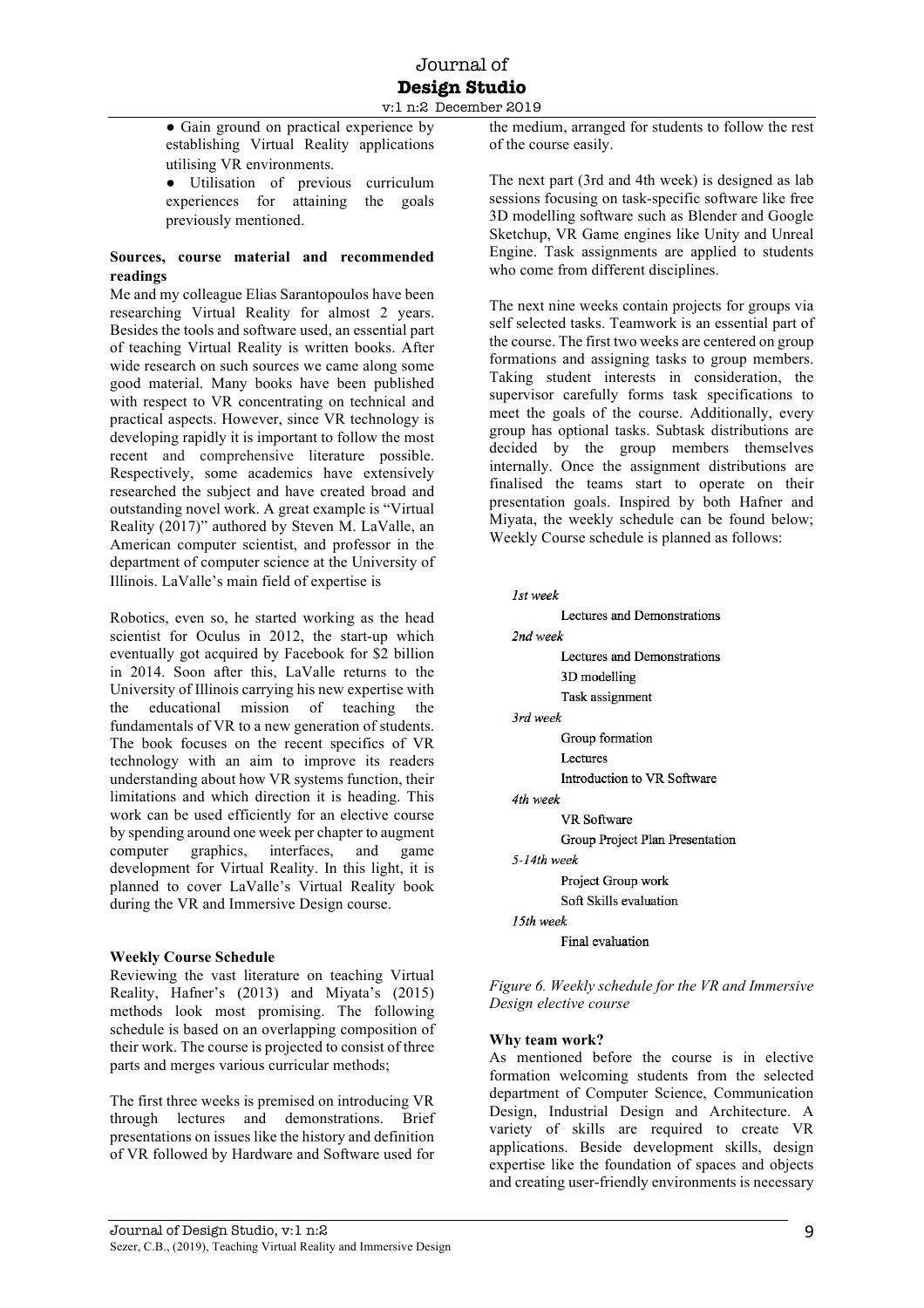as well. Teamwork based projects are a convenient way for establishing VR applications due to group members utilising previous expertise within the collaborative setting. Being actively involved in field work and groups discussions has a positive effect on students' learning process. Students' collaborative skills will also improve by the influence of such teamwork projects (Fullerton, 2008).

#### **The formation of teams**

The following projections are made for the Grouping and the distribution of assignments to team members. Only one VR compatible computer and one VR headset exist. These will have to be used taking turns during the VR application development. This is why it is best to keep the amount of students around 12. The elective course is planned to allow 3 students from each department if possible. Team formations and distribution of assignments for each team member is planned as follows;

*communication design student* 

 $\sim$  Interaction Design *architecture student*   $\sim$  Space Design *industrial design student*   $\sim$  Object design *computer science student*   $\sim$  Programming

#### **Conclusion**

As VR hardware becomes more affordable, the consumer VR industry is growing rapidly. Once an exotic field of Science now has become an important field for creative designers and programmers. This has his own effects on the education system making it a need to teach the new technology and its utilities.

In this paper it is emphasised why VR is an interdisciplinary field and how it should be learned in an interdisciplinary group environment. A vast amount of literature which argues on teaching Virtual Reality in team formations and by interdisciplinary means is put forward. The most related departments in the university are listed and it is explained how students from these areas can collaborate best. It is discussed how important it is to assign tasks when creating teams according to disciplinary backgrounds. Also, the importance of the game industry and the free software platforms they share are mentioned. The importance of the technology's supportive qualities in education are underlined in Virtual teaching environments. Alongside, course materials and novel sources by experienced teachers are proposed for weekly readings. Finally, a schedule for maximum collaboration for the elective VR and Immersive Design course is projected for best outcomes.

#### **References**

Babich N. How Virtual Reality Will Change How We Learn and How We Teach https://theblog.adobe.com/virtual-reality-will-ch ange-learn-teach/ (2018)

Bell, D. H. (1996, 06). Teaching virtual reality. *ACM SIGCSE Bulletin, 28*( 2), 56-61. doi:10.1145/228296.228306

Brown, A., & Green, T. (2016, 06). Virtual Reality: Low-Cost Tools and Resources for the Classroom. *TechTrends, 60* (5), 517-519. doi:10.1007/s11528- 016-0102-z

Burdea, G. C. (2004, 08). Teaching Virtual Reality: Why and How? *Presence: Teleoperators and Virtual Environments, 13* (4), 463-483. doi:10.1162/1054746041944812

Camba, J. D., Soler, J. L., & Contero, M. (2017). Immersive Visualization Technologies to Facilitate Multidisciplinary Design Education. *Lecture Notes in Computer Science Learning and Collaboration Technologies. Novel Learning Ecosystems,* 3-11. doi:10.1007/978-3-319-58509-3\_1

Cliburn, D. C., Miller, J. R., & Doherty, M. E. (2010, 10). The design and evaluation of online lesson units for teaching virtual reality to undergraduates. *2010 IEEE Frontiers in Education Conference (FIE)* . doi:10.1109/fie.2010.5673163

Fullerton, T., & Swain, C. (2008). Game Design Basics. *Game Design Workshop,* 1. doi:10.1016/b978-0-240-80974-8.50006-3

Häfner, P., Häfner, V., & Ovtcharova, J. (2013). Teaching Methodology for Virtual Reality Practical Course in Engineering Education. *Procedia Computer Science, 25* , 251-260. doi:10.1016/j.procs.2013.11.031

Lou, M. (2017, 09). A Virtual Reality Teaching System for Graphic Design Course. *International Journal of Emerging Technologies in Learning (iJET), 12*( 09), 117. doi:10.3991/ijet.v12i09.7492

Miyata, K., Umemoto, K., & Higuchi, T. (2010, 12). An educational framework for creating VR application through groupwork. *Computers & Graphics,34*(6),811-819. doi:10.1016/j.cag.2010.08.007

Parés, N., & Parés, R. (2001, 04). Interaction-Driven Virtual Reality Application Design (A Particular Case: El Ball del Fanalet or Lightpools). *Presence:*